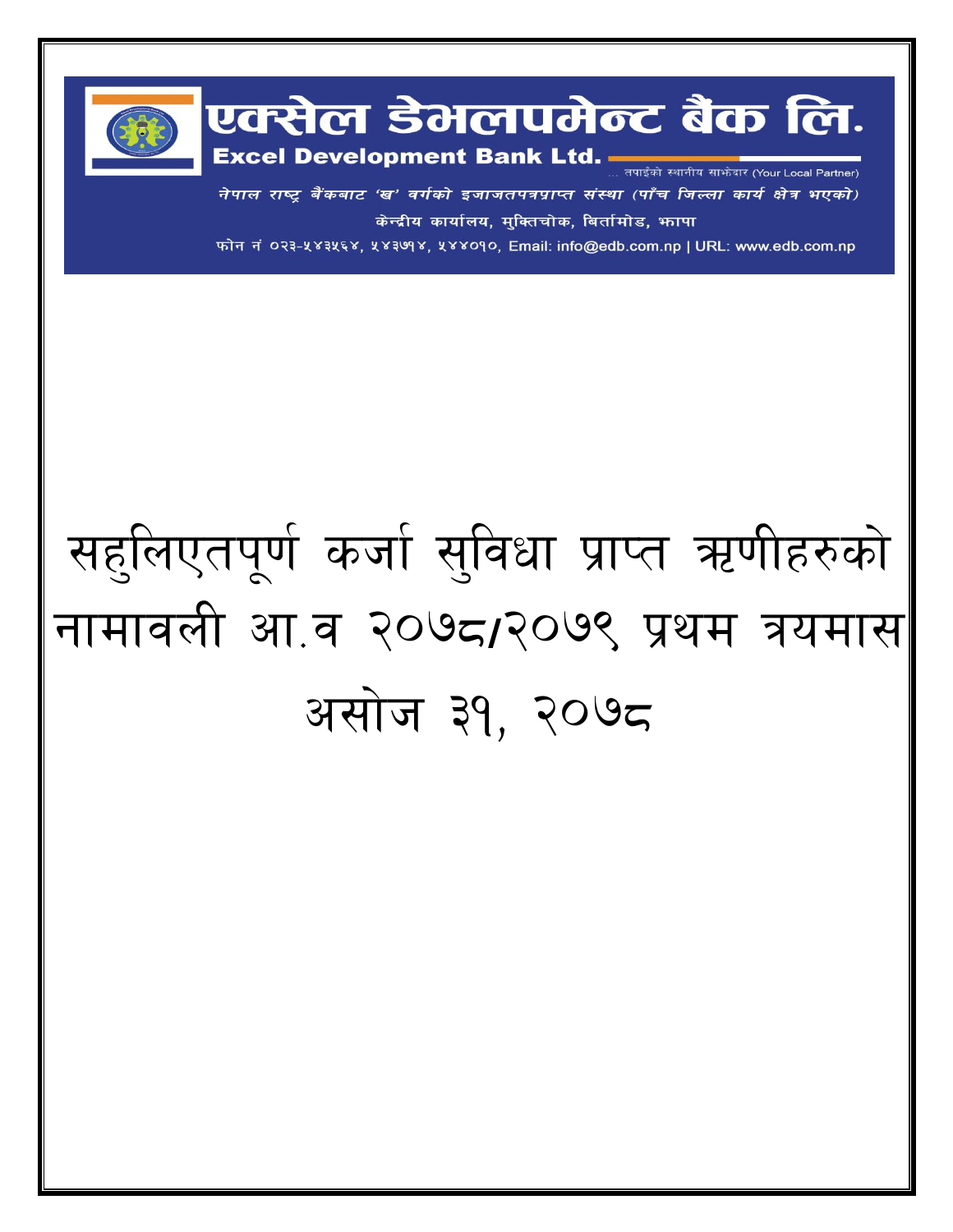## <u>१. व्यवसायिक कृषि तथा पशुपन्छी कर्जा</u>

| SN             | <b>Borrower's Name</b>              | <b>Disbursement</b><br><b>Date</b> | <b>Interest Subsidy for the</b><br><b>I Quarter 2078/79</b> |
|----------------|-------------------------------------|------------------------------------|-------------------------------------------------------------|
| 1              | Namrata Kiwi Firm                   | 04/06/2018                         | 26,447.12                                                   |
| $\overline{c}$ | Samira Agrotech Pvt.Ltd             | 07/07/2019                         | 8,772.40                                                    |
| 3              | Dhana Shree Feeds And Poultry Farm  | 01/09/2019                         | 46,745.79                                                   |
| 4              | Dhana Shree Feeds And Poultry Farm  | 01/09/2019                         | 160,902.54                                                  |
| 5              | Maa Pathivara Pashupanchhi Firm     | 02/25/2020                         | 9,195.85                                                    |
| 6              | Bangdel Bangur Firm                 | 12/10/2019                         | 9,093.60                                                    |
| 7              | Shree Pragati Path Krishi Sahakari  | 03/07/2019                         | 55,186.76                                                   |
| 8              | Dakshinkali Poultry Farm            | 11/12/2019                         | 13,110.22                                                   |
| 9              | Saksham Poultry Farm                | 05/31/2018                         | 14,156.87                                                   |
| 10             | Golden Gate Agro Farm Pvt.Ltd       | 12/31/2019                         | 43,499.03                                                   |
| 11             | Khushi Matsya Krishi Farm           | 04/02/2019                         | 128,238.06                                                  |
| 12             | Manakamana Poultry Firm             | 09/28/2018                         | 25,689.66                                                   |
| 13             | Pathivara Bahudesiya Krishi Firm    | 09/18/2018                         | 12,280.38                                                   |
| 14             | Golden Gate Agro Farm Pvt.Ltd       | 12/31/2019                         | 101,898.78                                                  |
| 15             | Indrusha Krishi Firm                | 10/08/2018                         | 10,314.29                                                   |
| 16             | Bhawani Local Kukhura Palan Firm    | 07/15/2019                         | 8,172.39                                                    |
| 17             | Mordern Agricultulture Farm         | 03/20/2020                         | 50,043.90                                                   |
| 18             | Kedem Krishi Firm                   | 02/11/2019                         | 10,796.77                                                   |
| 19             | Sukhani Bangur Firm                 | 09/24/2018                         | 7,514.48                                                    |
| 20             | Prajananda Pashupalan Kendra        | 06/13/2019                         | 17,016.89                                                   |
| 21             | Dakshinkali Poultry Farm            | 11/12/2019                         | 17,871.07                                                   |
| 22             | Mordern Agricultultural Farm        | 03/20/2020                         | 19,120.07                                                   |
| 23             | Saksham Poultry Farm                | 03/27/2019                         | 8,538.03                                                    |
| 24             | Aadarsha Agro Pvt Ltd               | 07/29/2020                         | 51,040.79                                                   |
| 25             | Asthanga Pharmaccuticals Pvt. Ltd   | 12/19/2019                         | 287,289.62                                                  |
| 26             | Asthanga Pharmaccuticals Pvt. Ltd   | 12/19/2019                         | 319,837.58                                                  |
| 27             | Mechi Organic Krishi Center Pvt Ltd | 10/16/2020                         | 32,098.97                                                   |
| 28             | Dipika Krishi Firm                  | 08/27/2020                         | 11,507.60                                                   |
| 29             | Dipika Krishi Firm                  | 08/27/2020                         | 12,054.40                                                   |
| 30             | Nishan And Dipsan Chyau Udhyog      | 09/18/2020                         | 5,110.87                                                    |
| 31             | Nishan And Dipsan Chyau Udhyog      | 08/16/2020                         | 12,841.55                                                   |
| 32             | Kanakai Pashupanchi Palan Tatha Kri | 08/02/2020                         | 11,254.20                                                   |
| 33             | Neupane Krishi Tatha Pasupanchi Fir | 10/06/2020                         | 5,254.33                                                    |
| 34             | Shrijanshil Krishi Firm             | 03/15/2018                         | 30,225.63                                                   |
| 35             | Daju Bhai Krishi Farm               | 11/19/2020                         | 15,322.89                                                   |
| 36             | Aayushdev Krishi Firm               | 12/13/2020                         | 33,238.61                                                   |
| 37             | Golden Gate Agro Farm Pvt.Ltd       | 10/15/2020                         | 240,000.00                                                  |
| 38             | Lotus Green Agriculture Farm Pvt Lt | 01/05/2021                         | 121,101.79                                                  |
| 39             | Lotus Green Agriculture Farm Pvt Lt | 01/03/2021                         | 76,673.19                                                   |
| 40             | Bhattrai Krishi Tatha Pashupalan Fi | 12/27/2020                         | 22,122.31                                                   |
| 41             | Subarna Gai Firm                    | 01/08/2021                         | 16,913.99                                                   |
| 42             | Krishna Krishi Firm                 | 10/20/2020                         | 15,804.32                                                   |
| 43             | Krishna Krishi Firm                 | 11/05/2020                         | 43,605.51                                                   |
| 44             | Krishna Krishi Firm                 | 10/20/2020                         | 56,514.56                                                   |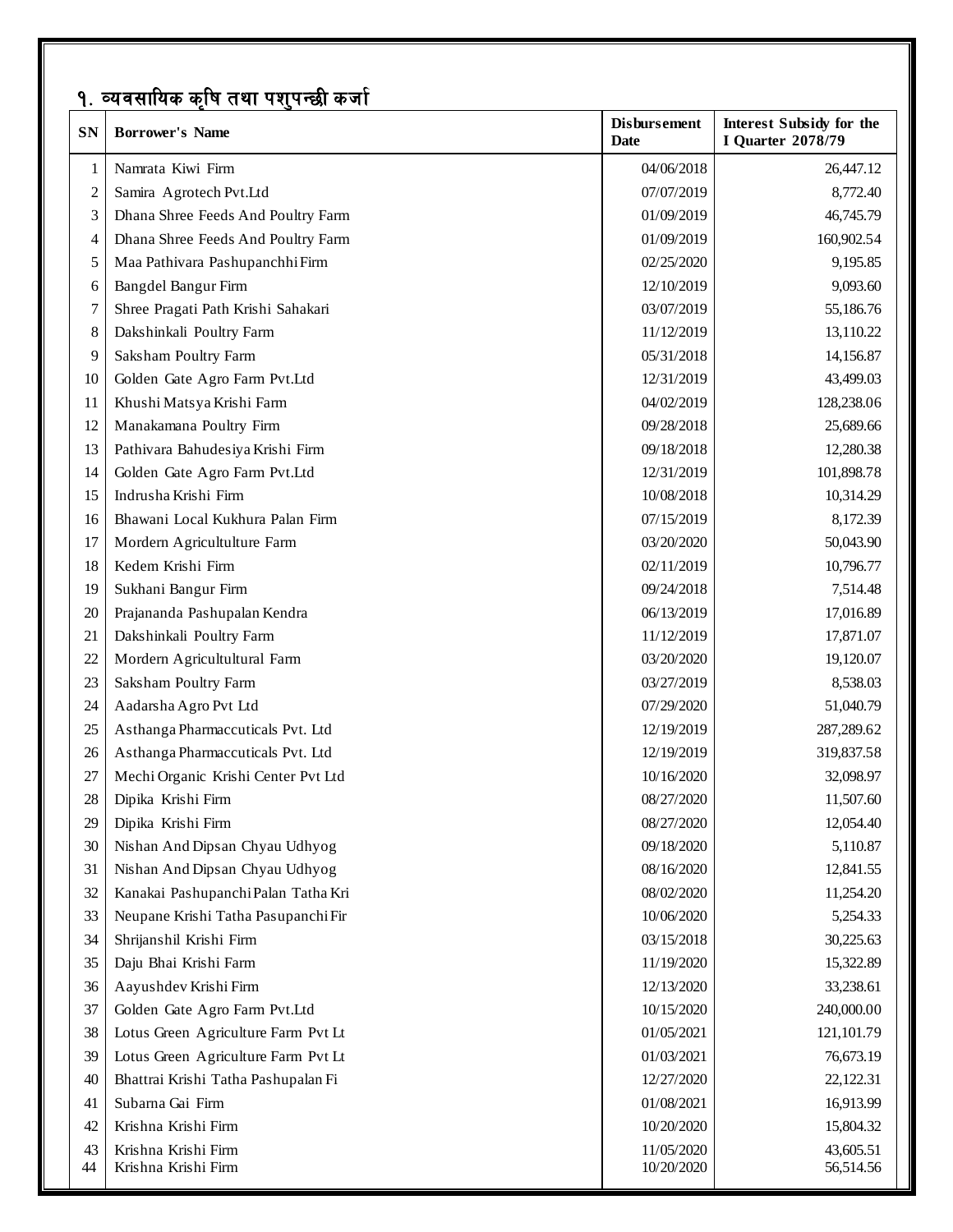| SN | <b>Borrower's Name</b>              | <b>Disbursement</b><br>Date | Interest Subsidy for the<br><b>I Quarter 2078/79</b> |
|----|-------------------------------------|-----------------------------|------------------------------------------------------|
| 45 | Shree Mansarowar Krishi Sahakari Sa | 12/23/2020                  | 71,804.65                                            |
| 46 | Silvar Mountain Tea Industries      | 12/24/2020                  | 152,175.64                                           |
| 47 | Mechi Organic Krishi Center Pvt Ltd | 10/16/2020                  | 210,355.90                                           |
| 48 | Tirtha Poultry Farm                 | 01/13/2021                  | 11,271.13                                            |
| 49 | Sova Agriculture Firm               | 1/17/2021                   | 9,018.58                                             |
| 50 | Kattel Group Integrated Agriculture | 2/8/2021                    | 75,616.53                                            |
| 51 | Shree Siddhi Krishi Farm            | 2/22/2021                   | 25,687.13                                            |
| 52 | Mainali Hatha Kagaj Kharid Bikri Ke | 3/7/2021                    | 33,321.80                                            |
| 53 | Yubaraj Dairy Udhyog                | 3/1/2021                    | 17,484.15                                            |
| 54 | Kattel Group Integrated Agriculture | 3/10/2021                   | 47,935.52                                            |
| 55 | Aaditya Krishi Firm                 | 2/24/2021                   | 17,149.87                                            |
| 56 | <b>B.K Krishi Firm</b>              | 3/1/2021                    | 57,136.03                                            |
| 57 | Pathivara Devi Krishi Firm          | 3/4/2021                    | 17,709.52                                            |
| 58 | Pathivara Devi Krishi Firm          | 3/4/2021                    | 11,649.84                                            |
| 59 | Singhabahini Krishi Tatha Pashupala | 3/18/2021                   | 17,460.86                                            |
| 60 | Gaurishankar Bakhra Firm            | 3/28/2021                   | 17,762.07                                            |
| 61 | Chamlagain Krishi Firm              | 3/14/2021                   | 11,646.36                                            |
| 62 | Kundalani Krisi Tatha Pasupalan     | 4/12/2021                   | 56,712.13                                            |
| 63 | Kundalani Krisi Tatha Pasupalan     | 4/12/2021                   | 19,218.84                                            |
| 64 | Prabashi Jhapali Agro Farm Pvt. Ltd | 3/25/2021                   | 70,260.33                                            |
| 65 | Prabashi Jhapali Agro Farm Pvt. Ltd | 3/25/2021                   | 64,350.07                                            |
| 66 | Purbi Kiran Krishi Farm Pvt. Ltd    | 4/1/2021                    | 104,246.32                                           |
| 67 | Purbi Kiran Krishi Farm Pvt. Ltd    | 4/1/2021                    | 51,498.70                                            |
| 68 | <b>B.M Krishi Firm</b>              | 3/15/2021                   | 25,639.10                                            |
| 69 | <b>B.M Krishi Firm</b>              | 3/15/2021                   | 19,579.94                                            |
| 70 | Salina Krishi Firm                  | 4/5/2021                    | 39,660.46                                            |
| 71 | Salina Krishi Firm                  | 3/24/2021                   | 44,829.35                                            |
| 72 | Durga Bhawani Chyau Udyog           | 3/22/2021                   | 34,898.27                                            |
| 73 | Balgopal Krishi Firm                | 3/18/2021                   | 34,915.07                                            |
| 74 | Suryadevi Krishi Firm               | 3/24/2021                   | 10,639.01                                            |
| 75 | Raj Family Krishi Firm              | 5/7/2021                    | 15,120.78                                            |
| 76 | Citizen Agro And Poultry Pvt.Ltd    | 05/20/2021                  | 64,383.09                                            |
| 77 | Silvar Mountain Tea Industries      | 07/06/2021                  | 6,642.25                                             |
| 78 | Prinsha Pranish Krishi Firm         | 06/24/2021                  | 8,699.62                                             |
| 79 | Kanchanjangha Agro Forestry Pvt. Lt | 07/20/2021                  | 39,972.49                                            |
| 80 | Origin Bees Agro Pvt. Ltd.          | 07/26/2021                  | 51,747.34                                            |
| 81 | Dajuvai Ekakrit Krishi Firm         | 07/25/2021                  | 31,040.71                                            |
| 82 | Dajuvai Ekakrit Krishi Firm         | 07/25/2021                  | 34,742.22                                            |
| 83 | Dajuvai Ekakrit Krishi Firm         | 07/26/2021                  | 39,041.20                                            |
| 84 | Sanawi Krishi Firm                  | 08/11/2021                  | 3,634.74                                             |
| 85 | B.M. Krishi Firm                    | 9/2/2021                    | 4,927.44                                             |
| 86 | Sanawi Krishi Firm                  | 8/17/2021                   | 14,794.57                                            |
| 87 | B And B Breeding Pvt. Ltd.          | 9/12/2021                   | 49,862.87                                            |
| 88 | <b>B</b> And <b>B</b> Breeding      | 9/12/2021                   | 37,621.09                                            |
| 89 | B And B Breeding Pvt. Ltd.          | 9/12/2021                   | 49,315.23                                            |
| 90 | Lotus Green Agriculture Farm Pvt Lt | 9/21/2021                   | 13,013.74                                            |
| 91 | Uryara Krishi Farm                  | 9/20/2021                   | 4,657.62                                             |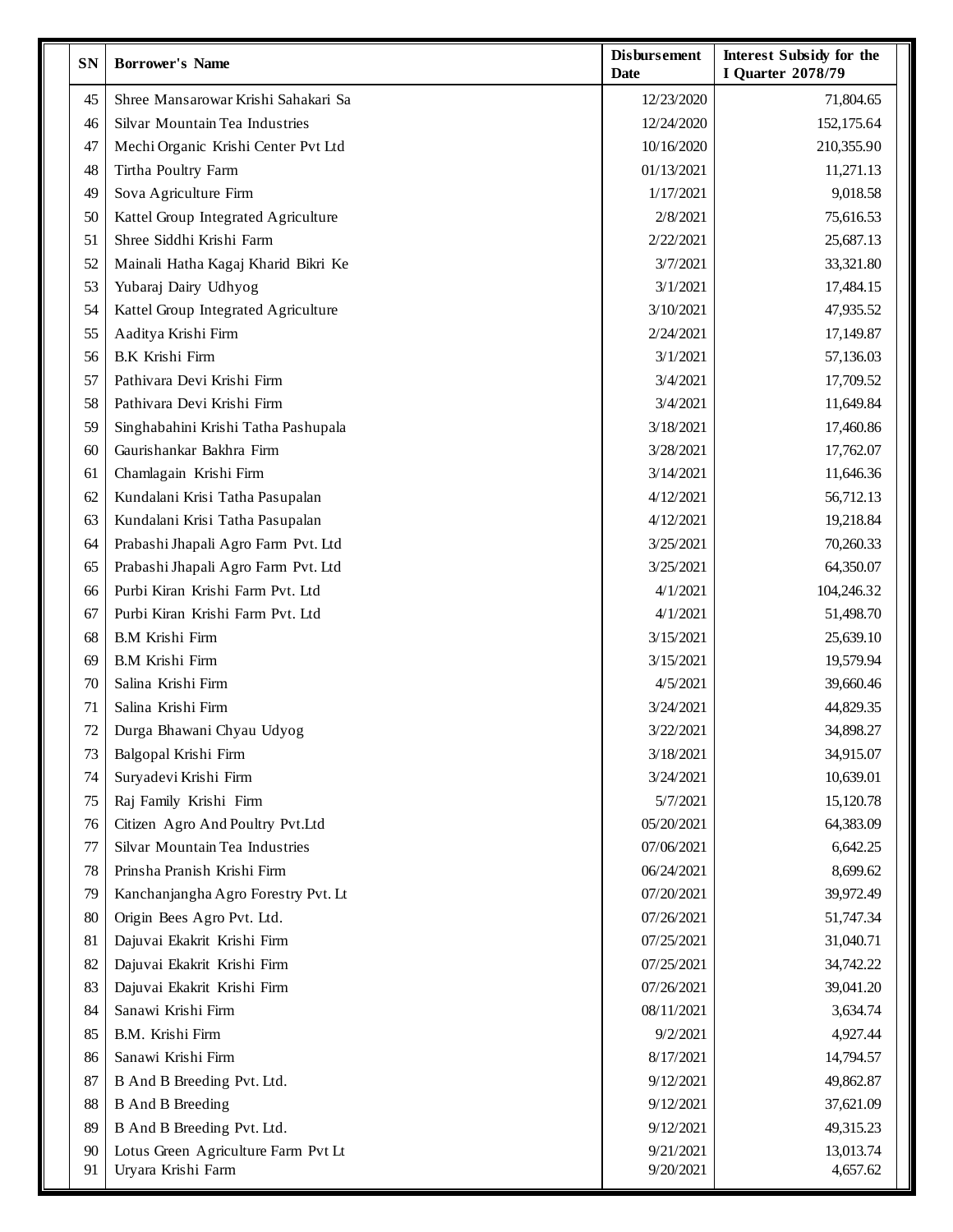| <b>SN</b> | <b>Borrower's Name</b>              | <b>Disbursement</b><br><b>Date</b> | Interest Subsidy for the<br><b>I</b> Quarter 2078/79 |
|-----------|-------------------------------------|------------------------------------|------------------------------------------------------|
| 92        | Kushiyarbari Krishi Firm            | 10/5/2021                          | 1,027.37                                             |
| 93        | Salina Bakhra Palan                 | 9/27/2021                          | 1,780.83                                             |
| 94        | Bal Bisauni Triveni Krishi Farm Pvt | 9/27/2021                          | 9,082.21                                             |
| 95        | Reshma Pashupalan Tatha Krishi Firm | 9/24/2021                          | 3,287.59                                             |
| 96        | Bal Bisauni Triveni Krishi Farm Pvt | 9/27/2021                          | 6,760.38                                             |
| 97        | Gothalo Krishi Tatha Pashupankshi F | 9/20/2021                          | 3,558.42                                             |
| 98        | Citizen Agro And Poultry Pyt. Ltd   | 9/23/2021                          | 3,958.93                                             |

## <u>२. वैदेशिक रोजगारीबाट फर्केका युवा परियोजना कर्जा</u>

| SN             | <b>Borrower's Name</b>      | <b>Disbursement</b><br><b>Date</b> | <b>Interest Subsidy for the</b><br><b>I Quarter 2078/79</b> |
|----------------|-----------------------------|------------------------------------|-------------------------------------------------------------|
|                | Jal Cottage Hotel And Lodge | 05/10/2019                         | 11,399.43                                                   |
| 2              | Bishnu Bahadur Subedi       | 23/12/2020                         | 11,063.55                                                   |
| 3              | Roshan Khanal               | 24/12/2020                         | 11,061.82                                                   |
| $\overline{4}$ | Bhishma Interprises         | 3/19/2021                          | 11,683.46                                                   |
| 5              | Mani Kumar Tiruwa           | 07/13/2021                         | 11,865.30                                                   |
| 6              | Pramod Kumar Chaudhary      | 07/02/2021                         | 12,418.27                                                   |
| 7              | Raj Kumar Majhi             | 9/27/2021                          | 1,780.83                                                    |
| 8              | New Manakamana Gril Udhyog  | 9/27/2021                          | 890.34                                                      |

## <u>३. दलित समुदाय व्यवसाय विकास कर्जा</u>

| <b>SN</b> | <b>Borrower's Name</b>    | <b>Disbursement</b><br>Date | Interest Subsidy for the<br><b>I Quarter 2078/79</b> |
|-----------|---------------------------|-----------------------------|------------------------------------------------------|
|           | Hamro Gorkha Tailoring    | 16/07/2019                  | 8,509.78                                             |
|           | Laxmi Kapada Pasal        | 18/09/2020                  | 10,547.42                                            |
|           | Om Shankar Jwellers Pasal | 08/02/2021                  | 11,575.05                                            |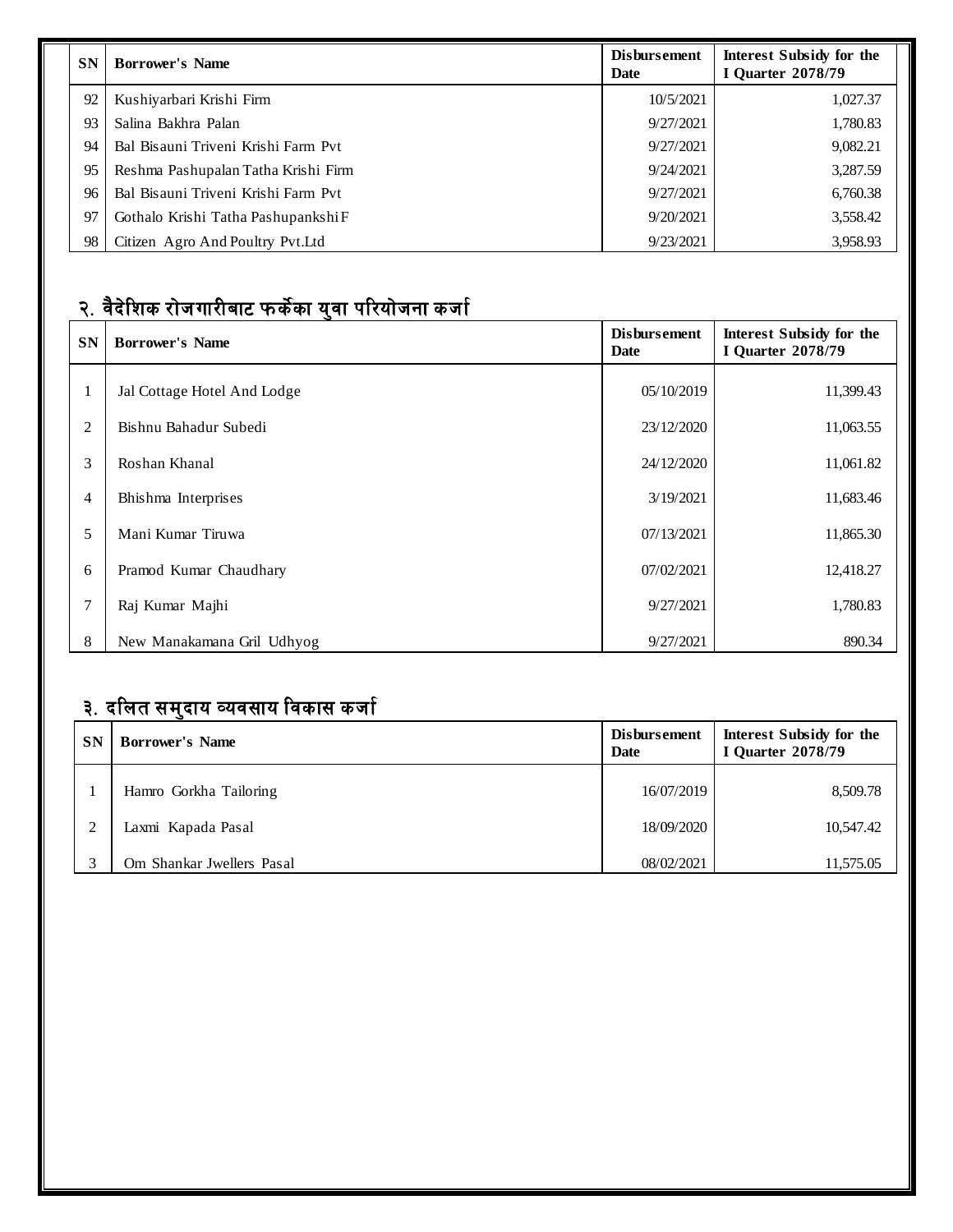|              | ४. महिला उद्यमशीलता कर्जा            |                                    |                                                      |  |  |
|--------------|--------------------------------------|------------------------------------|------------------------------------------------------|--|--|
| ${\bf SN}$   | <b>Borrower's Name</b>               | <b>Disbursement</b><br><b>Date</b> | Interest Subsidy for the<br><b>I Quarter 2078/79</b> |  |  |
| $\mathbf{1}$ | Rupa Silai Bunai Center              | 8/26/2019                          | 7,191.10                                             |  |  |
| $\sqrt{2}$   | Chandrama Krishi Firm                | 10/3/2019                          | 20,510.82                                            |  |  |
| 3            | Masala Zone Resturant And Bar        | 1/3/2020                           | 17,298.28                                            |  |  |
| 4            | Kumaneyol Nepali Hate Kagaj Udhyog   | 3/12/2020                          | 6,335.83                                             |  |  |
| 5            | New Aligens Sringar Griha            | 9/5/2019                           | 15,442.72                                            |  |  |
| 6            | R.S. Traders                         | 1/3/2020                           | 16,984.91                                            |  |  |
| 7            | Almira International                 | 7/16/2019                          | 14,284.12                                            |  |  |
| $8\,$        | New Shubhechchha Ladies Collection   | 12/31/2019                         | 15,932.59                                            |  |  |
| 9            | Rita Hardware Byawasaya              | 9/27/2020                          | 18,898.53                                            |  |  |
| 10           | Red Track                            | 9/22/2020                          | 19,223.67                                            |  |  |
| 11           | Pulse Beauty Parlour                 | 9/2/2020                           | 19,490.31                                            |  |  |
| 12           | Pulse Cosmetic                       | 9/2/2020                           | 19,621.40                                            |  |  |
| 13           | Sumitra Varieties                    | 8/16/2020                          | 12,745.88                                            |  |  |
| 14           | U&Me Fashion Wear                    | 10/5/2020                          | 12,584.57                                            |  |  |
| 15           | Om Suppliers                         | 9/21/2020                          | 12,601.46                                            |  |  |
| 16           | New Public Pustak Tatha Stationery   | 9/10/2020                          | 18,964.35                                            |  |  |
| 17           | Hotel Krishna                        | 10/6/2020                          | 10,056.45                                            |  |  |
| 18           | The Royal Sorting & Suiting          | 9/4/2020                           | 19,428.44                                            |  |  |
| 19           | B & B Cosmetic                       | 10/2/2020                          | 12,924.08                                            |  |  |
| $20\,$       | Sumitra Kirana Pasal                 | 9/22/2020                          | 19,268.14                                            |  |  |
| 21           | S.K.D Foods                          | 9/10/2020                          | 19,149.56                                            |  |  |
| 22           | Panchakanya Store                    | 9/28/2020                          | 15,453.13                                            |  |  |
| 23           | Arup Store                           | 9/28/2020                          | 16,361.08                                            |  |  |
| $24\,$       | Samridhi Grill Tatha Aluminum Udhyo  | 9/20/2020                          | 19,182.76                                            |  |  |
| 25           | Sarmila Kirana Pasal                 | 9/7/2020                           | 18,938.12                                            |  |  |
| $26\,$       | Nitu Kirana Pasal                    | 9/22/2020                          | 12,599.85                                            |  |  |
| 27           | Khatiwada Krishi Firm                | 9/20/2020                          | 18,906.22                                            |  |  |
| 28           | Radhas wami Diagnostic Center Pvt Lt | 11/11/2020                         | 13,087.87                                            |  |  |
| 29           | Maa Pathibhara Silai Tatha Chhapai   | 11/13/2020                         | 19.527.96                                            |  |  |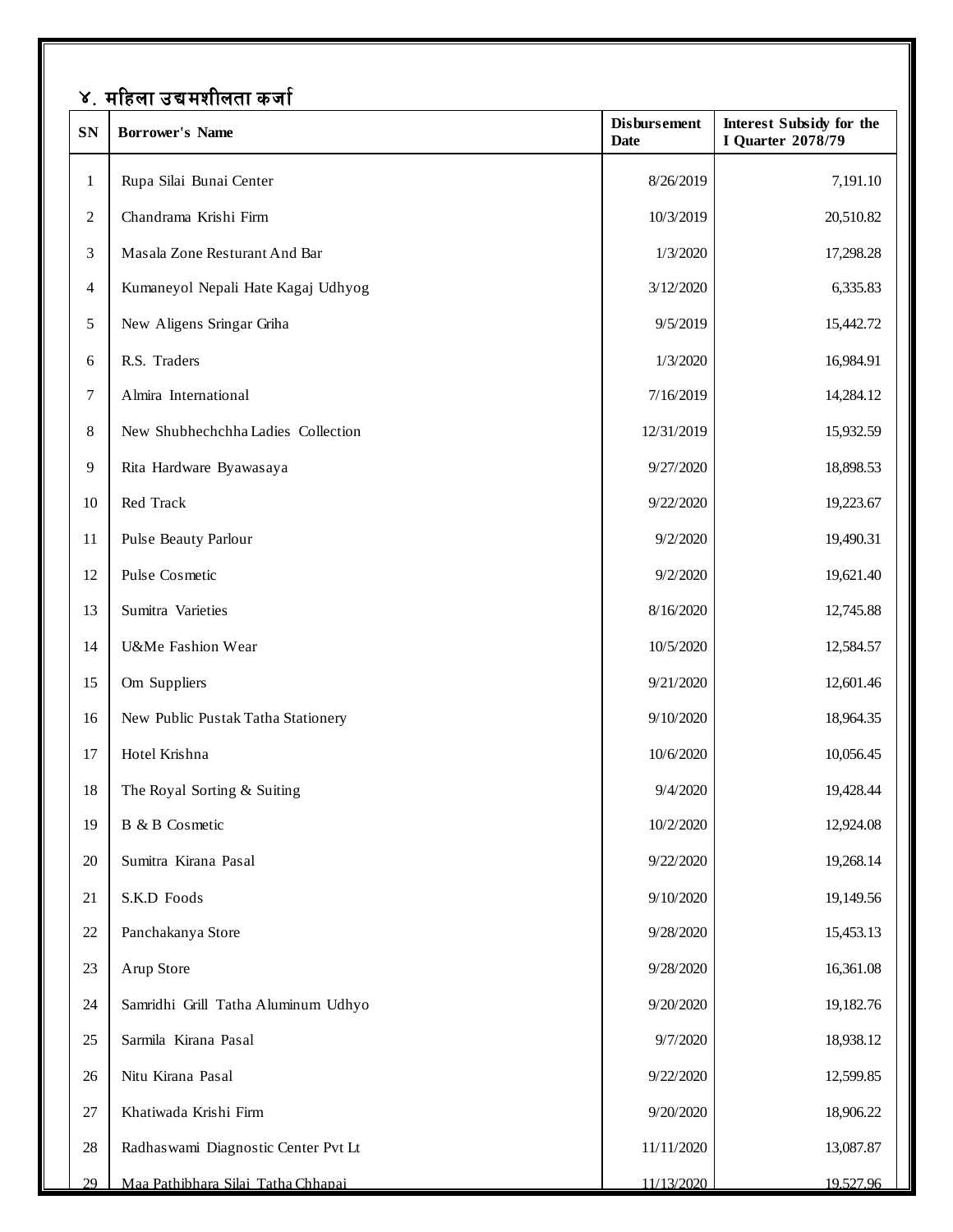| SN | <b>Borrower's Name</b>              | <b>Disbursement</b><br><b>Date</b> | Interest Subsidy for the<br><b>I Quarter 2078/79</b> |
|----|-------------------------------------|------------------------------------|------------------------------------------------------|
| 30 | Subedi Chiya Nasta Pasal            | 10/15/2020                         | 6,423.44                                             |
| 31 | Planet Bakery & Coffee              | 11/9/2020                          | 13,103.07                                            |
| 32 | Rojal & Shrijal Traders             | 11/13/2020                         | 13,018.87                                            |
| 33 | Sangita Fancy Store                 | 11/22/2020                         | 10,403.84                                            |
| 34 | Dika Fancy Collectio                | 11/23/2020                         | 10,908.55                                            |
| 35 | Jateli Shoes Centre                 | 11/23/2020                         | 13,039.51                                            |
| 36 | Sabitra Store                       | 11/25/2020                         | 19,890.27                                            |
| 37 | Sumnima Kirana Pasal                | 11/26/2020                         | 10,608.45                                            |
| 38 | New Easy Mini Mart                  | 11/26/2020                         | 19,923.89                                            |
| 39 | Thapa Falful Tatha Tarkari Pasal    | 11/27/2020                         | 13,038.79                                            |
| 40 | R R Traders                         | 12/2/2020                          | 13,284.69                                            |
| 41 | Magar Phalphul Pasal                | 12/3/2020                          | 13,267.85                                            |
| 42 | Prawardha Fancy Store               | 12/6/2020                          | 6,638.27                                             |
| 43 | Kankai Stores                       | 12/7/2020                          | 19,894.12                                            |
| 44 | Kanish Collection                   | 12/8/2020                          | 16,096.49                                            |
| 45 | Sukriti Kapada Tatha Fancy Pasal    | 12/7/2020                          | 16,620.01                                            |
| 46 | New Bhattarai Kirana Pasal          | 12/2/2020                          | 19,890.27                                            |
| 47 | Pathivara Collection                | 12/9/2020                          | 19,924.85                                            |
| 48 | Sandhya Enterprises                 | 12/9/2020                          | 13,267.85                                            |
| 49 | Madan Kirana Pasal                  | 12/14/2020                         | 15,917.43                                            |
| 50 | Khadka Food Products                | 12/10/2020                         | 10,753.53                                            |
| 51 | Prashant Kirana Pasal               | 12/10/2020                         | 13,262.75                                            |
| 52 | Bindhyabasini Khadhya Store         | 12/10/2020                         | 6,629.90                                             |
| 53 | Big Time Beauty & Photography       | 10/21/2020                         | 9,416.91                                             |
| 54 | Birtamode Aquarium & Pet Shop       | 10/22/2020                         | 6,530.47                                             |
| 55 | Rajesh Kirana Pasal                 | 12/24/2020                         | 13,239.80                                            |
| 56 | The Collection Bhattarai Shoe Cente | 12/17/2020                         | 17,359.19                                            |
| 57 | Nepal Cosmetic Pasal                | 12/16/2020                         | 18,552.11                                            |
| 58 | Aayusma Bakery And Khaja Ghar       | 12/28/2020                         | 9,263.33                                             |
| 59 | Pathivara Varieties                 | 1/5/2021                           | 20,241.74                                            |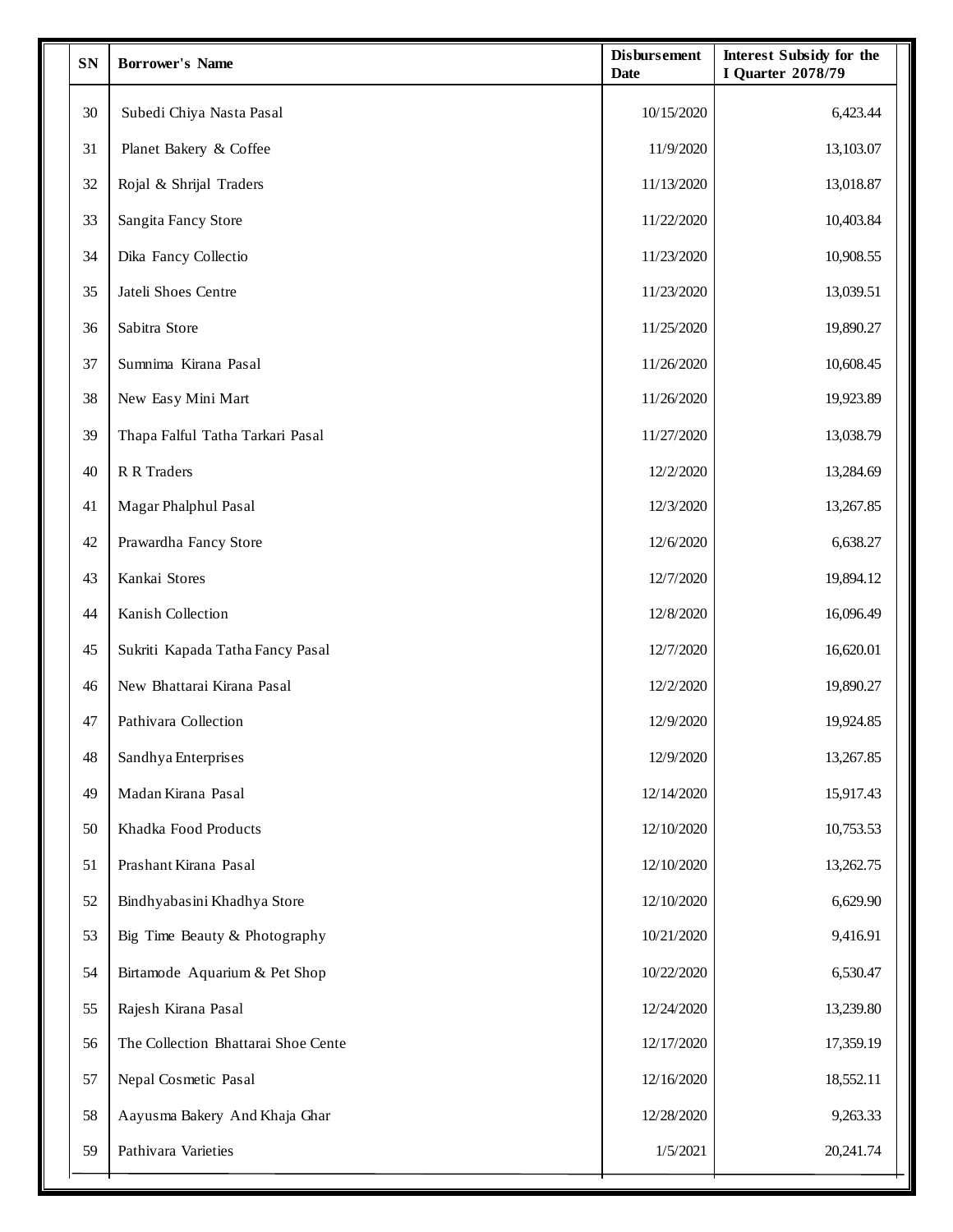| <b>SN</b> | <b>Borrower's Name</b>              | <b>Disbursement</b><br><b>Date</b> | <b>Interest Subsidy for the</b><br><b>I Quarter 2078/79</b> |
|-----------|-------------------------------------|------------------------------------|-------------------------------------------------------------|
| 60        | Avi Shoes Center                    | 10/21/2020                         | 12,834.75                                                   |
| 61        | Gautam Krishi Farm                  | 10/20/2020                         | 12,837.05                                                   |
| 62        | Sima Cold Tatha Kirana Pasal        | 12/20/2020                         | 19,867.47                                                   |
| 63        | Anju Fancy Pasal                    | 12/18/2020                         | 19,872.30                                                   |
| 64        | Hamro Kirana Tatha Fancy Pasal      | 1/10/2021                          | 13,495.02                                                   |
| 65        | Karna Kumari Krishi Tatha Pasupalan | 12/23/2020                         | 16,576.00                                                   |
| 66        | Bisesh Kirana Pasal                 | 1/3/2021                           | 20,241.74                                                   |
| 67        | Thebe Kirana Pasal                  | 12/27/2020                         | 19,865.79                                                   |
| 68        | Janata Offset Press                 | 12/21/2020                         | 20,241.74                                                   |
| 69        | New Digital Photo Studio            | 1/6/2021                           | 19,836.95                                                   |
| 70        | Nirvhan Grocery                     | 10/20/2020                         | 13,056.04                                                   |
| 71        | Pragati Bijuli Pasal                | 12/27/2020                         | 6,747.38                                                    |
| 72        | Guragai Krishi Firm                 | 12/16/2020                         | 13,251.65                                                   |
| 73        | Shree Anukul Thakur Kirana Pashal   | 1/3/2021                           | 12,144.80                                                   |
| 74        | New Suman Machha Fry                | 10/14/2020                         | 8,994.96                                                    |
| 75        | D D Khaja Ghar & Lodge              | 10/16/2020                         | 8,349.80                                                    |
| 76        | Pabitra Traders                     | 10/22/2020                         | 12,850.17                                                   |
| 77        | K.K Printers                        | 12/27/2020                         | 19,864.16                                                   |
| 78        | Punam Krishi Farm                   | 1/1/2021                           | 6,747.38                                                    |
| 79        | Diwas & Kabir Electronics Ka Sampur | 10/14/2020                         | 3,854.98                                                    |
| 80        | Kafle Shree Fancy Pasal             | 12/24/2020                         | 13,315.24                                                   |
| 81        | Saskar Bhada Pasal                  | 1/3/2021                           | 19,836.08                                                   |
| 82        | <b>Kattel Traders</b>               | 1/12/2021                          | 13,491.55                                                   |
| 83        | Anamol Seller Mill                  | 1/1/2021                           | 8,096.94                                                    |
| 84        | Kunal Hotel                         | 1/13/2021                          | 13,489.94                                                   |
| 85        | Janta Khaja Ghar                    | 2/10/2021                          | 20,712.39                                                   |
| 86        | Archana Beauty Parlour              | 2/10/2021                          | 13,715.16                                                   |
| 87        | Prashna Varieties Store             | 2/10/2021                          | 20,568.39                                                   |
| 88        | Indira Krishi Farm                  | 1/21/2021                          | 13,478.67                                                   |
| 89        | New Taplejung Hotel Se.Gh.&Om Pa.Lo | 2/3/2021                           | 13,715.61                                                   |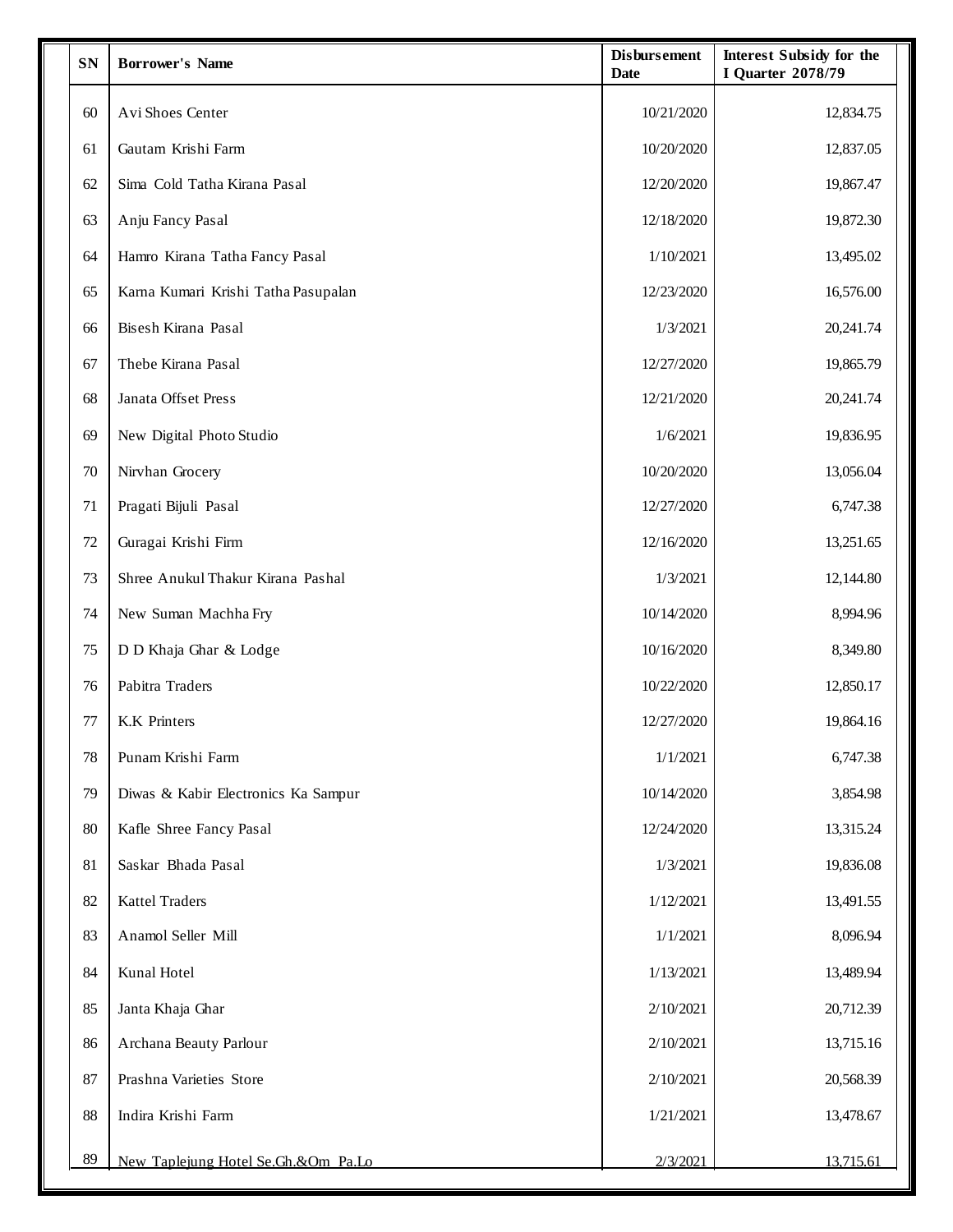| <b>SN</b> | <b>Borrower's Name</b>              | <b>Disbursement</b><br><b>Date</b> | <b>Interest Subsidy for the</b><br><b>I Quarter 2078/79</b> |
|-----------|-------------------------------------|------------------------------------|-------------------------------------------------------------|
| 90        | Nabin And Sabin Kirana Pasal        | 2/11/2021                          | 16,456.02                                                   |
| 91        | Satasi Trade & Suppliers            | 2/10/2021                          | 13,766.46                                                   |
| 92        | Surabi Dhan Kanta Pasal             | 1/31/2021                          | 13,712.08                                                   |
| 93        | Dirghayu Herbal And Cosmetic        | 2/3/2021                           | 13,712.08                                                   |
| 94        | Shrestha Electronics And Bhada Pasa | 2/9/2021                           | 20,568.39                                                   |
| 95        | Divya Cloth And Talloring Centre    | 1/25/2021                          | 13,491.30                                                   |
| 96        | Jaateli Dhaka Tatha Facny Pasal     | 2/2/2021                           | 13,489.76                                                   |
| 97        | Mallika Mausam Bakhra Tatha Khukhur | 1/29/2021                          | 6,864.46                                                    |
| 98        | Miraj Fancy Store                   | 1/25/2021                          | 9,428.73                                                    |
| 99        | Monika Kirana Pasal                 | 2/2/2021                           | 9,598.24                                                    |
| 100       | Big Time Beauty & Photography       | 2/26/2021                          | 4,185.47                                                    |
| 101       | Kamal Shree Car Wash & Recondition  | 3/2/2021                           | 13,959.80                                                   |
| 102       | Mitho Resturent And Thakali Kitchen | 2/16/2021                          | 13,947.95                                                   |
| 103       | New Saurya Traders                  | 2/16/2021                          | 13,706.79                                                   |
| 104       | S.R.Traders                         | 2/16/2021                          | 20,611.00                                                   |
| 105       | Nagarik Varieties                   | 2/22/2021                          | 20,552.84                                                   |
| 106       | Khushi Krishi Tatha Pashupalan Far  | 3/1/2021                           | 20,928.19                                                   |
| 107       | Garnet Enterprises                  | 3/1/2021                           | 20,935.99                                                   |
| 108       | Kashyap General Store               | 3/4/2021                           | 13,952.11                                                   |
| 109       | Rr Variety                          | 3/1/2021                           | 14,051.63                                                   |
| 110       | Gauradaha Furnishing Center         | 3/9/2021                           | 20,936.14                                                   |
| 111       | Kalpana Khaja Ghar                  | 3/9/2021                           | 20,929.24                                                   |
| 112       | Kalawati Kirana Pasal               | 3/4/2021                           | 20,943.56                                                   |
| 113       | Nira Kirana Pasal                   | 2/17/2021                          | 20,562.80                                                   |
| 114       | My Shop                             | 2/26/2021                          | 14,031.28                                                   |
| 115       | Pranish Traders                     | 2/24/2021                          | 13,952.11                                                   |
| 116       | Baral Bakhra Palan Tatha Krishi Fir | 2/28/2021                          | 20,534.07                                                   |
| 117       | Bharati Kirana Pasal                | 2/25/2021                          | 16,447.08                                                   |
| 118       | Anjana Beauty Parlour And Silai Kat | 2/21/2021                          | 6,852.81                                                    |
| 119       | Khushi Meat Products                | 2/21/2021                          | 6,849.35                                                    |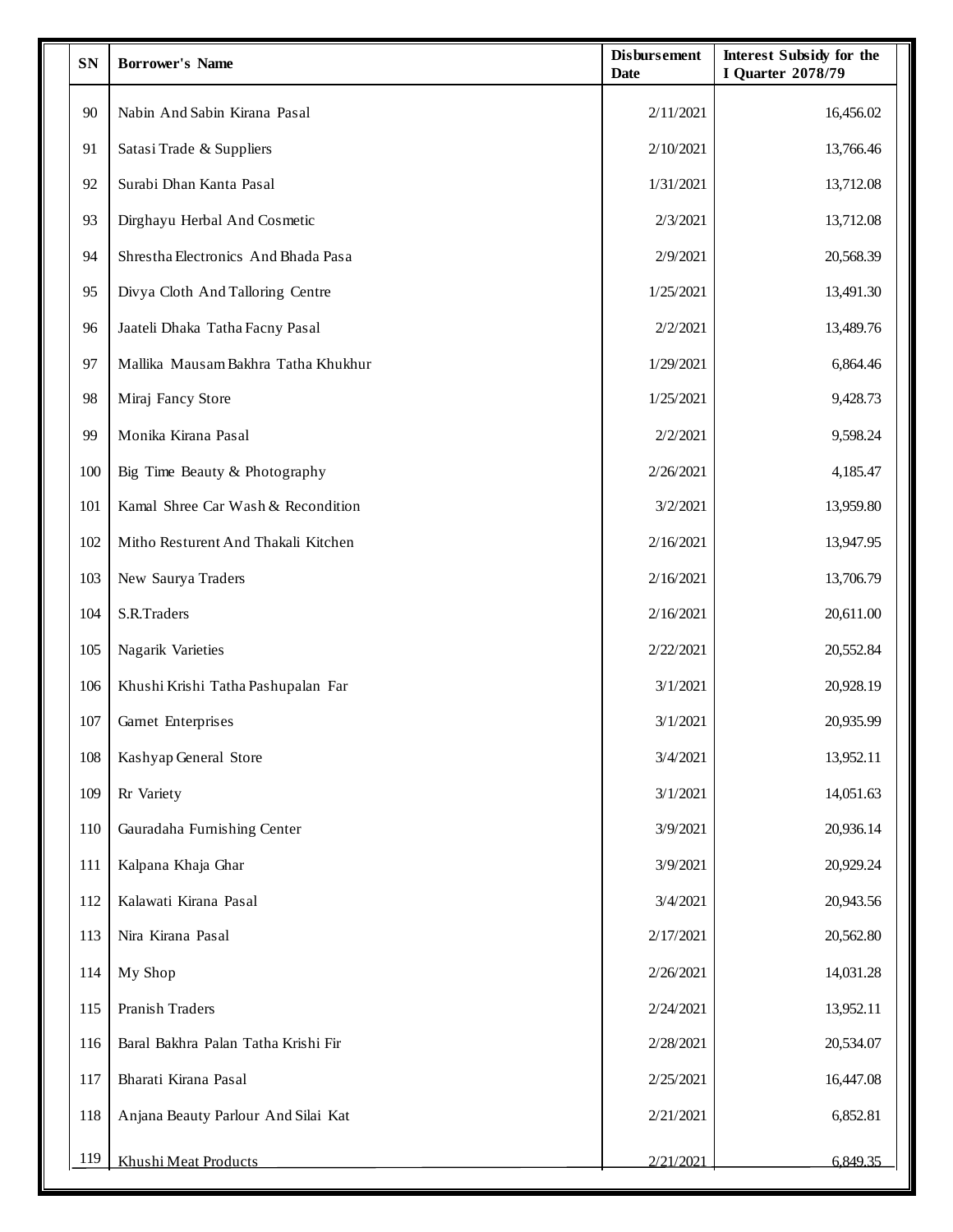| <b>SN</b> | <b>Borrower's Name</b>              | <b>Disbursement</b><br><b>Date</b> | <b>Interest Subsidy for the</b><br><b>I Quarter 2078/79</b> |
|-----------|-------------------------------------|------------------------------------|-------------------------------------------------------------|
| 120       | Laxmi Bhandar                       | 2/24/2021                          | 20,541.84                                                   |
| 121       | Nirmala Silai Katai Tatha Prashiksh | 3/5/2021                           | 6,976.11                                                    |
| 122       | Meera Beauty Parlour                | 2/16/2021                          | 13,721.43                                                   |
| 123       | Letang Bhogtani Traders             | 3/10/2021                          | 14,033.70                                                   |
| 124       | Aathrai Khaja Ghar                  | 3/31/2021                          | 21,295.04                                                   |
| 125       | Royal Khadhya Udhyog                | 4/1/2021                           | 20,891.60                                                   |
| 126       | Khudra Kirana Pasal                 | 4/4/2021                           | 7,166.89                                                    |
| 127       | Pathivara Suppliers                 | 3/17/2021                          | 14,187.58                                                   |
| 128       | <b>Everest Opticals</b>             | 4/7/2021                           | 14,293.57                                                   |
| 129       | <b>Kushal Traders</b>               | 4/8/2021                           | 11,411.26                                                   |
| 130       | New Ilam Chasma Ghar                | 4/7/2021                           | 14,391.55                                                   |
| 131       | Chaudhary Bhada Pasal               | 4/7/2021                           | 14,195.43                                                   |
| 132       | Chocolate House                     | 3/30/2021                          | 20,890.26                                                   |
| 133       | Prapade Stores                      | 3/22/2021                          | 21,073.39                                                   |
| 134       | Dipika Traders                      | 3/21/2021                          | 20,921.87                                                   |
| 135       | Kalpana Kapada Pasal                | 3/22/2021                          | 13,937.50                                                   |
| 136       | Newa Mobile And Accessories         | 4/6/2021                           | 14,188.04                                                   |
| 137       | Anjali Furniture Center             | 3/24/2021                          | 14,197.80                                                   |
| 138       | Kumari Furnishing Center            | 3/23/2021                          | 14,201.28                                                   |
| 139       | R.N. Medicine Center                | 4/1/2021                           | 21,281.27                                                   |
| 140       | Siddhavalley Gaipalan Firm          | 3/26/2021                          | 21,281.27                                                   |
| 141       | Harihar Arganic Krishi Firm         | 4/1/2021                           | 21,281.27                                                   |
| 142       | Mega Printers                       | 3/18/2021                          | 13,946.67                                                   |
| 143       | Shiv Shakti Bhada Pasal             | 3/22/2021                          | 13,936.99                                                   |
| 144       | Gita Devi Cosmetic Pasal            | 4/5/2021                           | 14,187.58                                                   |
| 145       | S&S Books And Stationary            | 4/2/2021                           | 21,354.03                                                   |
| 146       | Swapnil Trade Concern               | 3/28/2021                          | 15,678.48                                                   |
| 147       | Asika Shoe Center                   | 3/14/2021                          | 13,967.60                                                   |
| 148       | Luitel Agro Farm                    | 3/31/2021                          | 21,283.85                                                   |
| 149       | New Pathivara Tayloring Center      | 3/14/2021                          | 20.928.24                                                   |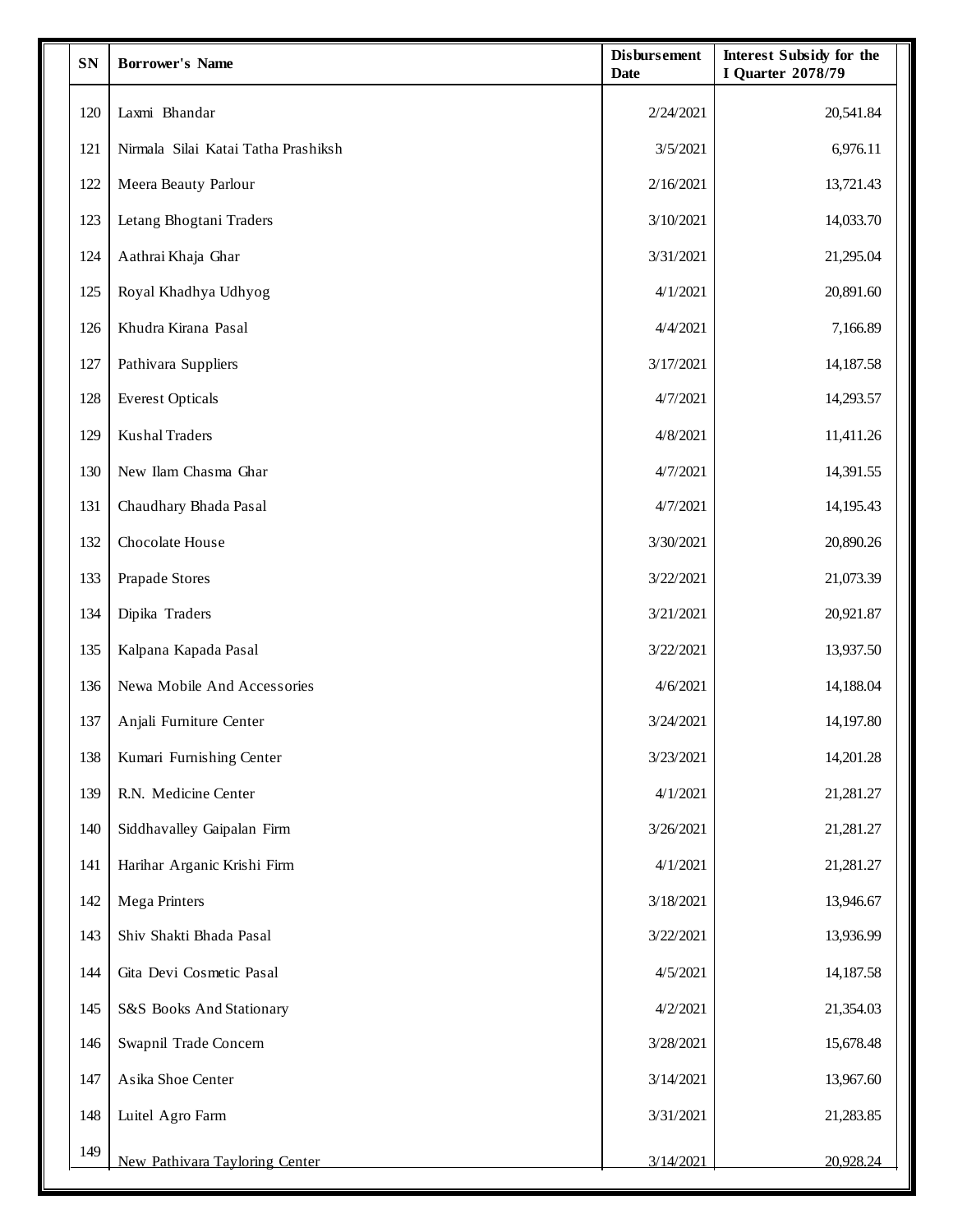| <b>SN</b> | <b>Borrower's Name</b>              | <b>Disbursement</b><br><b>Date</b> | Interest Subsidy for the<br>I Quarter 2078/79 |
|-----------|-------------------------------------|------------------------------------|-----------------------------------------------|
| 150       | Santona Khaja Ghar                  | 3/16/2021                          | 9,764.43                                      |
| 151       | New Nepal Diesel Service            | 3/28/2021                          | 6,972.29                                      |
| 152       | Shiwakoti Chappal Udhyog            | 3/24/2021                          | 18,114.47                                     |
| 153       | Kamalaz Nails And Beauty Training C | 3/15/2021                          | 21,283.71                                     |
| 154       | Rameshwor Mistan Bhandar And Ramesh | 3/26/2021                          | 21,285.76                                     |
| 155       | Pathibhara Printers                 | 3/31/2021                          | 14,187.58                                     |
| 156       | Sangroula Kirana Pasal              | 3/24/2021                          | 11,147.53                                     |
| 157       | Aradhya Electronics & Mobile Pasal  | 3/31/2021                          | 21,293.32                                     |
| 158       | Thapaliya Dental Lab                | 4/11/2021                          | 14,193.84                                     |
| 159       | Raising Hotel                       | 3/24/2021                          | 4,180.64                                      |
| 160       | Richa Fancy Collection              | 4/1/2021                           | 7,094.64                                      |
| 161       | Yuwak Krishi Firm                   | 3/21/2021                          | 21,300.46                                     |
| 162       | Shrestha Varieties                  | 4/18/2021                          | 21,271.75                                     |
| 163       | Jharna Kirana Pasal                 | 4/20/2021                          | 7,087.65                                      |
| 164       | New Jibika Enterprises              | 4/23/2021                          | 14,380.12                                     |
| 165       | Sambriddhi Bakhra Palan Farm        | 5/2/2021                           | 14,425.60                                     |
| 166       | <b>Barpeepal Flavours</b>           | 4/29/2021                          | 17,311.20                                     |
| 167       | Mahakali Bakhra Firm                | 4/18/2021                          | 7,089.43                                      |
| 168       | Shristhi Krishi Tatha Pasupalan Fir | 4/25/2021                          | 7,084.48                                      |
| 169       | Milan Cold Store                    | 5/2/2021                           | 14,165.72                                     |
| 170       | Ashma Cosmetic Pasal                | 4/18/2021                          | 14,184.94                                     |
| 171       | Kerung Dhaka Kapda Udhyog           | 4/25/2021                          | 14,431.00                                     |
| 172       | Kavya Kirana Store                  | 4/20/2021                          | 20,509.68                                     |
| 173       | Hamro Tiptop                        | 4/18/2021                          | 7,088.26                                      |
| 174       | Hari Maya Krishi Firm               | 06/02/2021                         | 14,405.38                                     |
| 175       | Karki Krishi Bhandar                | 06/09/2021                         | 14,658.94                                     |
| 176       | Orchid Family Saloon                | 06/08/2021                         | 21,988.21                                     |
| 177       | Om Shanti Hotel                     | 07/14/2021                         | 12,808.73                                     |
| 178       | Dhanushmode Mart                    | 07/04/2021                         | 17,871.37                                     |
| 179       | Pabitra Varities Stores             | 06/27/2021                         | 22,004.71                                     |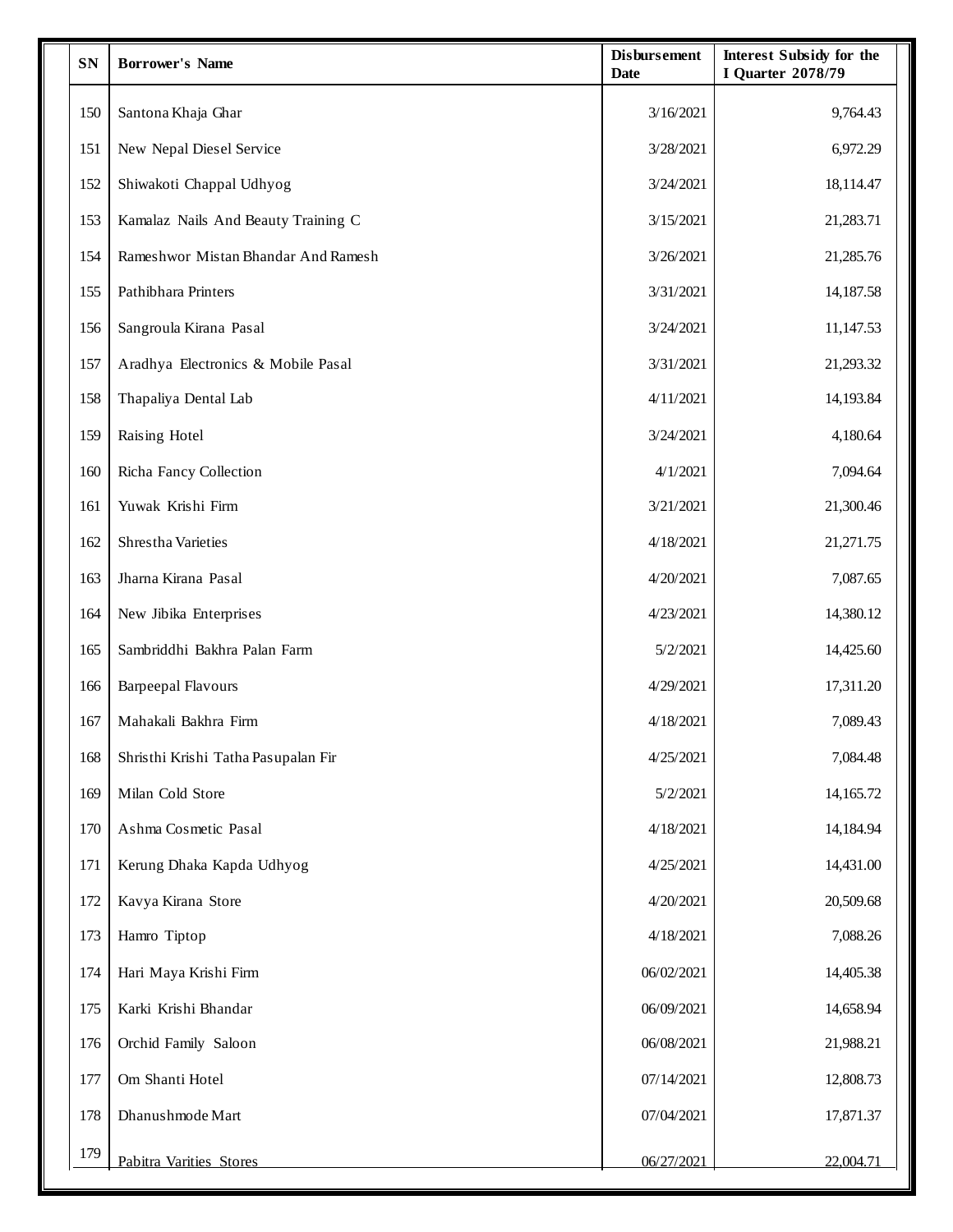| <b>SN</b> | <b>Borrower's Name</b>              | <b>Disbursement</b><br><b>Date</b> | <b>Interest Subsidy for the</b><br>I Quarter 2078/79 |
|-----------|-------------------------------------|------------------------------------|------------------------------------------------------|
| 180       | Basnet Kirana Pasal                 | 06/30/2021                         | 17,097.98                                            |
| 181       | Puja Grill And Truss                | 07/11/2021                         | 18,811.29                                            |
| 182       | Goma Krishi Firm                    | 07/12/2021                         | 17,474.80                                            |
| 183       | Gajurmukhi Varieties                | 07/09/2021                         | 15,106.90                                            |
| 184       | Apsara Wholesale Kirana Pasal       | 07/09/2021                         | 18,722.96                                            |
| 185       | Mainali Varrities                   | 07/12/2021                         | 12,530.02                                            |
| 186       | Subedi Kapada Pasal                 | 07/09/2021                         | 11,173.34                                            |
| 187       | Garibdas Puja Bhandar               | 06/17/2021                         | 13,991.56                                            |
| 188       | Pragati Krishi Tatha Pasupalan Firm | 07/22/2021                         | 19,365.23                                            |
| 189       | Pahuna Hotel                        | 08/02/2021                         | 5,633.95                                             |
| 190       | Sita Kirana Pasal                   | 07/18/2021                         | 15,759.57                                            |
| 191       | Bhattarai Bijuli Bhandar            | 07/22/2021                         | 19,376.65                                            |
| 192       | Bindabasini Kirana                  | 07/27/2021                         | 11,837.47                                            |
| 193       | D.K. Enterprises                    | 07/27/2021                         | 11,086.14                                            |
| 194       | <b>Angel Beauty Parlour</b>         | 07/29/2021                         | 8,045.88                                             |
| 195       | Sangpang Metal Furniture Udyog      | 07/20/2021                         | 15,888.48                                            |
| 196       | Jaya Siddakali Store                | 08/12/2021                         | 9,622.42                                             |
| 197       | Our Collection                      | 08/12/2021                         | 8,233.44                                             |
| 198       | Didi Bhai Hotel                     | 9/2/2021                           | 2,810.92                                             |
| 199       | New Neha Lovely Pasal               | 9/12/2021                          | 1,058.45                                             |
| 200       | Pathivara Kirana Pasal              | 8/29/2021                          | 10,356.27                                            |
| 201       | Karki Pashupalan Farm               | 9/7/2021                           | 5,424.53                                             |
| 202       | Chadani Bahuudeshiya Krishi Farm    | 9/9/2021                           | 5,095.77                                             |
| 203       | Bina Krishi Firm                    | 9/10/2021                          | 2,959.04                                             |
| 204       | New Unisha Mo.Parts And Workshop    | 8/20/2021                          | 8,303.81                                             |
| 205       | New Fancy Collection                | 9/13/2021                          | 2,663.13                                             |
| 206       | Organic Kosheli Ghar                | 8/29/2021                          | 6,819.81                                             |
| 207       | Gautam Khaja Ghar                   | 9/2/2021                           | 3,123.54                                             |
| 208       | Sandhya Fancy Kapada Pasal          | 9/2/2021                           | 3,679.27                                             |
| 209       | Khushi Meat Products                | 9/6/2021                           | 2,794.74                                             |